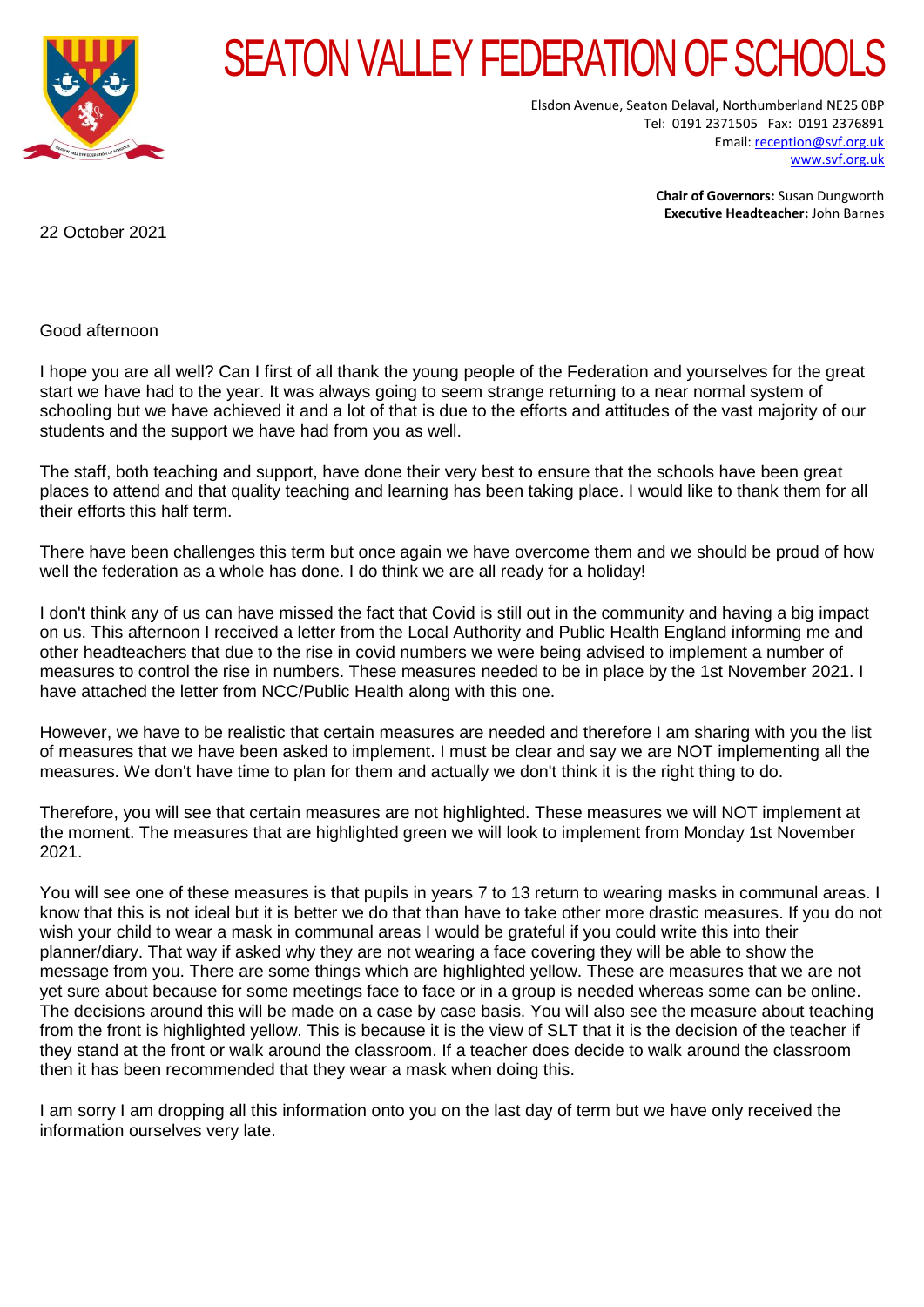I feel that we have taken a balanced approach to the things we have been asked to do. We will of course update risk assessments etc to reflect these changes. I would like to encourage you and your family to continue testing regularly as this can help us in the ongoing fight against this virus. With regard to vaccinations of children aged 12 to 15 we hold no view on that. Whilst we have been asked to encourage you to take up this opportunity I am aware that this is totally your choice and I do not feel it is my position to influence you in this matter either way.

We will continue to monitor and review the situation and if circumstances require take further action.

Once again thank you for all support this half term and I hope you have a good holiday.

Yours sincerely

OBane

John Barnes Executive Headteacher

## **Measures for all schools and year groups**

- Stopping face-to-face whole school staff meetings
- If not already in place, re-introducing social distancing between staff, including staff rooms and other times staff are in contact (e.g. in offices)
- Moving non-essential events where parents / carers visit school to online meetings e.g parents evening, open days.
- Assessing whether non-essential visits to the school should be postponed
- Re-introducing COVID-19 management for PE lessons and changing e.g outdoor sports prioritised or where this isn't possible large indoor spaces are used.
- Staggering lunch and start and finish times
- Ensuring any visits out of school are subject to full and thorough risk assessment taking into account public health advice. Where there is an outbreak, visits out of school are to be postponed, unless a strong justification process eliminates the risk of transmission within the visiting group
- Check that school transport seating plans (year groupings) are in place and being adhered to.
- Reminding and encouraging staff to undertake twice weekly lateral flow tests, and more frequently if they are specifically asked to do so
- Re-introducing any other COVID-secure controls that you found effective last academic year including ventilation, cleaning and enhanced hand hygiene.
- Promoting vaccination to staff and eligible pupils. Encourage staff who are not fully vaccinated to complete course and boosters as staff become eligible
- Encouraging pupils, staff and parents to follow national guidance for all close contacts of a COVID-19 positive case and access a PCR test at COVID-19: guidance for households with possible coronavirus infection - GOV.UK (www.gov.uk).
- Encouraging household close contacts of a case of COVID-19 (who are exempt from isolation and may continue to attend school) to carry out daily lateral flow testing for 10 days after the onset of symptoms (or from the date of the positive test if asymptomatic) of the case in their household, and only attend school if their lateral flow test is negative.

## **Measures for Years 5 and 6**

• Limiting cross over between staff